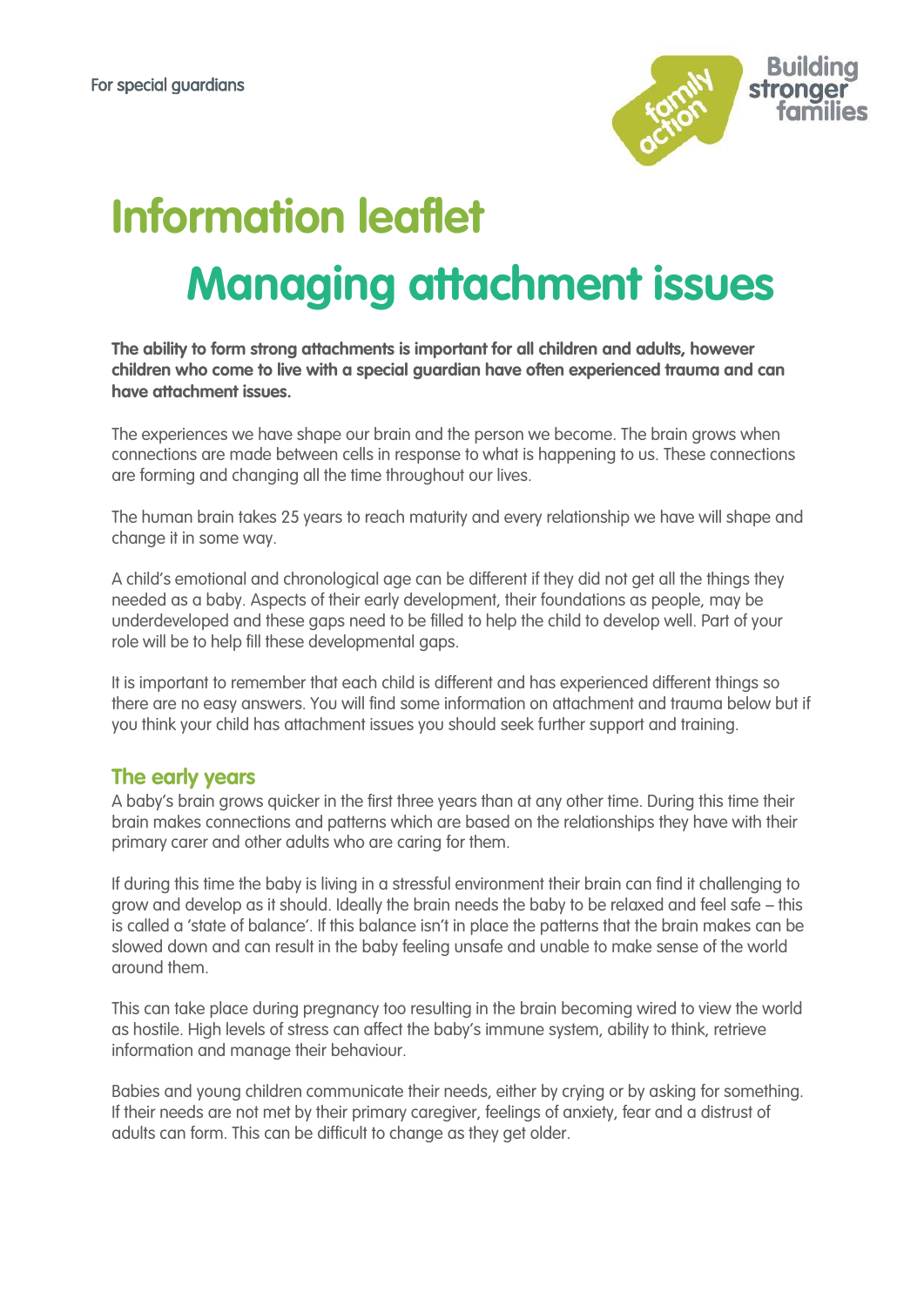

To make good brain connections a baby and child needs cuddles and a loving touch. Their body responds and works in tune with the person who matters to them so if that person is worried and stressed, the baby will feel worried and stressed.

There are some key things to consider when you think about a baby's brain developing and how to best form strong attachments. It is important for the baby to feel that their carer thinks about and is aware of them. A baby also needs soothing when they are distressed and stimulation in order to engage them and help them learn.

After early childhood the development of the brain slows down but it continues to make new connections throughout their lifetime.

### **The teenage years**

The brain changes dramatically during the teenage years. During these years the patterns that the brain has made change and teenagers begin to rely on peers rather than their caregivers to provide support and further develop their brain. If the teenager has lived through a stressful childhood this transition to becoming a teenager can be difficult and can result in [challenging](http://www.specialguardiansupport.org.uk/managing-challenging-behaviour/)  [behaviour.](http://www.specialguardiansupport.org.uk/managing-challenging-behaviour/)

The connections in the brain made during the teenage years are often less strong than those that were produced by repeated childhood experiences. The brain makes the best new connections by having good relationships with other people of all ages

## **Trauma**

Many children living with special guardians have experienced some form of trauma. It is natural for most children to think their new home will be just the same as their old home. Children and young people who have experienced trauma and stress can often have a number of triggers that bring back bad memories. These triggers can include images, sensations, environments or emotions. For many children [transitions](http://www.specialguardiansupport.org.uk/managing-transitions/) and changes taking place within their life, be it moving home or house or schools, can result in them showing challenging behaviour.

Most children who have experienced trauma will have difficulties forming attachments. They will be unsure of the people around them. Many will become withdrawn and have difficulties with boundaries and building relationships. They might struggle to describe and show their feelings. For some children traumatic experiences can result in them having physical problems such as hypersensitivity to physical contact, problems with

coordination and an increase in general medical conditions.

## **Looking forward**

Throughout our life our brain works best when we have caring and loving people around us who show us attention and respond to us. Although the development that takes places within the first three years of a baby's life is important it does not mean that problems cannot be fixed later in life.

Many children living with special guardians have experienced stressful environments and traumatic events. It is important to recognise that a child makes connections through repeated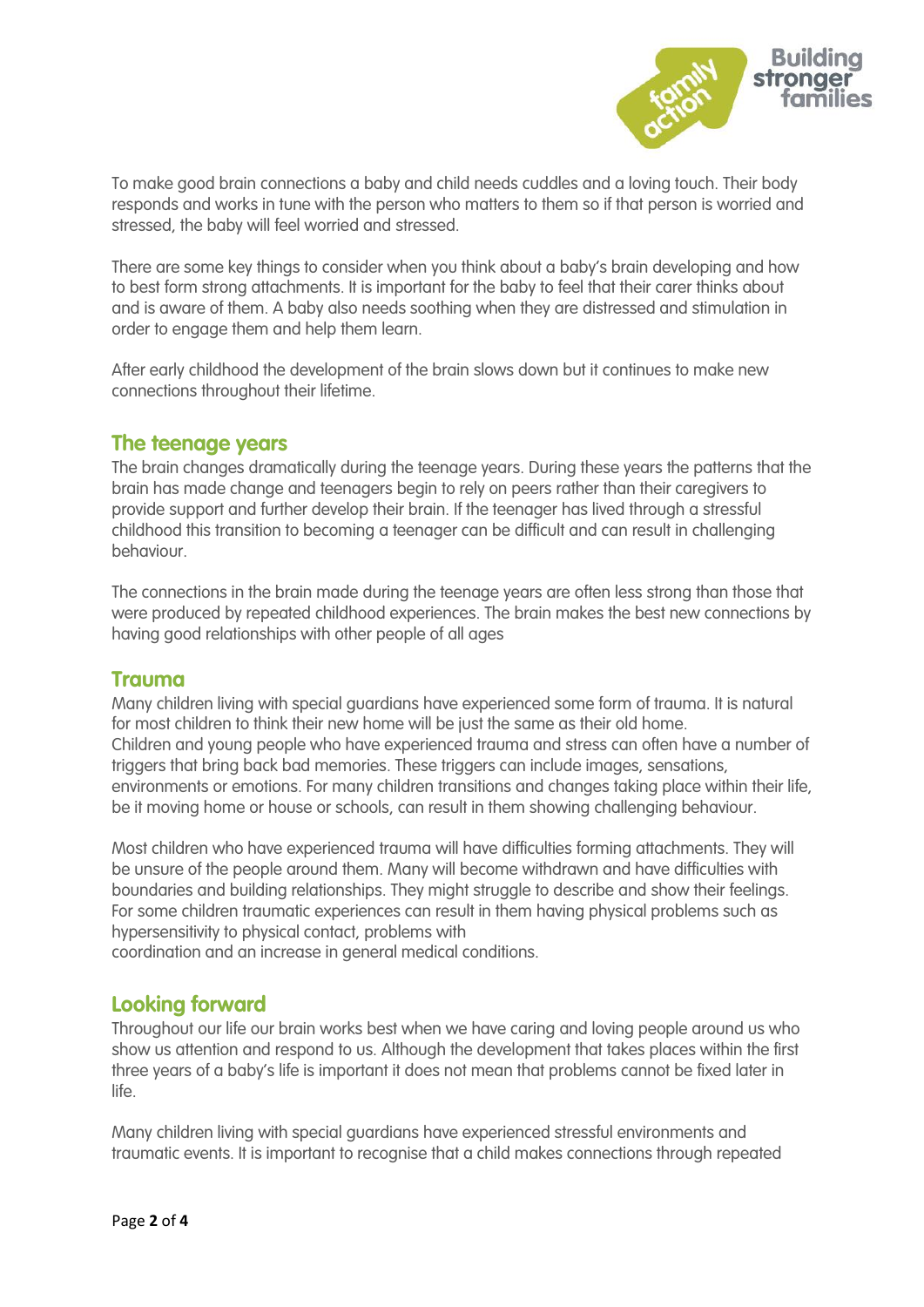

experiences and will expect things to stay the same. So when moving from a difficult environment to your loving home it will take time for them to feel safe.

You can help your child by ensuring you are emotionally available to them and by recognising when they need attention and responding to them. Depending on their age and emotional development, children are much less able than adults to self-regulate their feelings so you need to be able to step in a comfort and reassure them.

If you are relaxed and happy it is much more likely that your child will be too. All verbal and nonverbal communication will help the baby and child form attachments and develop.

It can be a long road but it is important to celebrate all achievements – no matter how big or small – along the way.

# **Practical tips**

- As a result of their previous experiences children might react differently to physical closeness and touch. Keep this in mind and try different ways of making a connection such as walking together.
- Think about your non-verbal communication. Try different facial expressions, movements and tone of voice.
- Take a note of how the child reacts to different adults. See if you can understand why they react in the way they do.
- Experiment with the way you communicate smile, use different tones of voice, use humour.
- Remember that children are more affected by the way you say something rather than by what you are saying.
- Try and use positive language. Words are powerful and shape the way babies and children think, feel and behave.
- **Try new ways of communicating such as singing, poetry and telling jokes. These will help** children form new connections in their brain

# **Key points**

- The ability to form good attachments is important for all children and adults, however children who come to live with a special guardian have often experienced trauma and can have attachment issues.
- The human brain takes 25 years to reach maturity and every relationship we have will shape and change it in some way.
- A baby's brain grows quicker in the first three years than at any other time